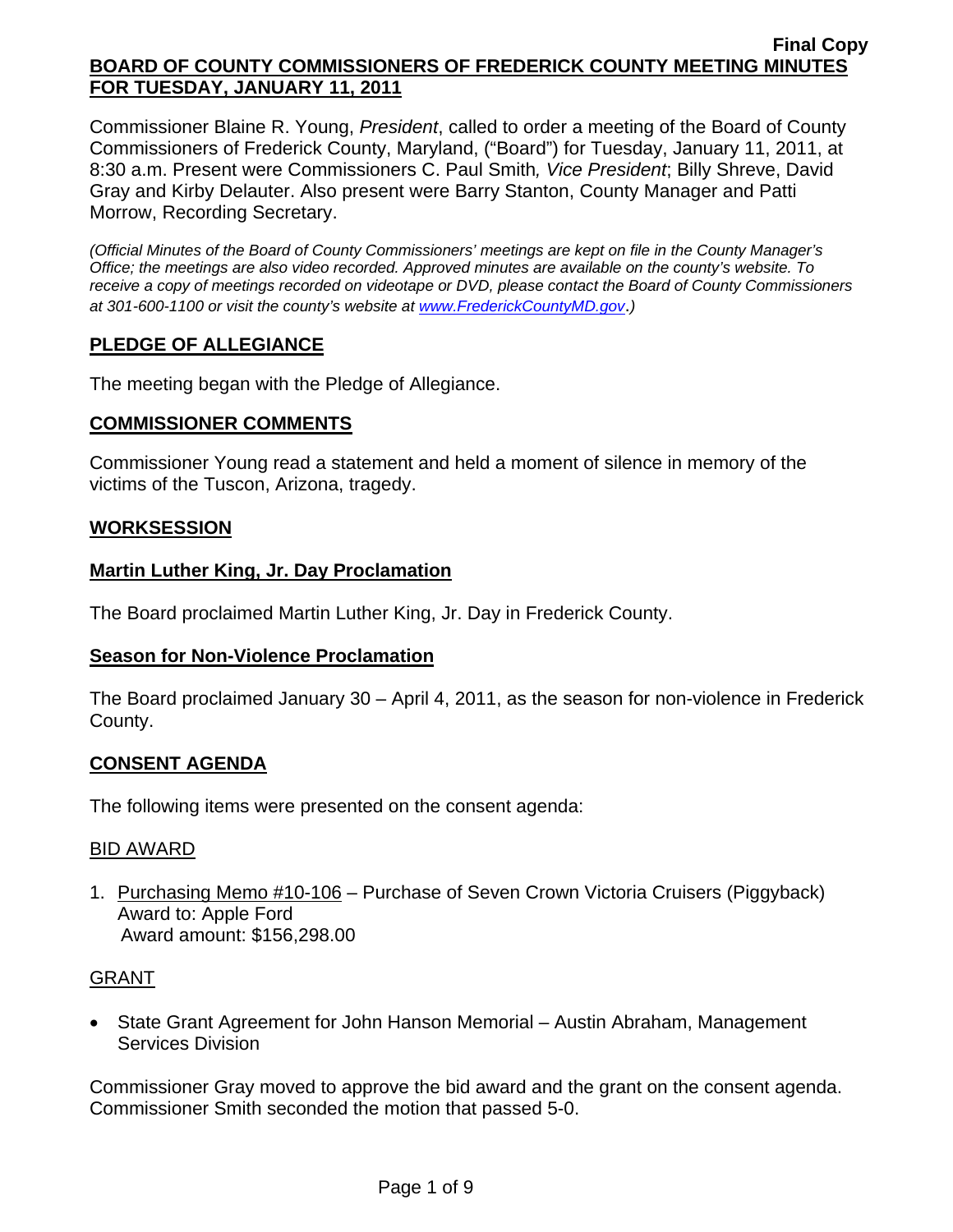Commissioner Young passed the gavel to Commissioner Smith and left the room.

### BUDGET TRANSFER

1. #BT-11-081, Transit Services Division

Commissioner Gray moved to approve #BT-11-081, Transit Services Division. Commissioner Shreve seconded the motion that passed 4-0 with Commissioner Young absent.

Commissioner Young re-entered the room and Commissioner Smith passed the gavel back to him.

#### **Mental Health Management Agency FY 2012-2014 Strategic Plan - Robert Pitcher, Mental Health Management Agency of Frederick County, Inc.**

Mr. Pitcher presented the Plan to the Board.

There was no public comment.

No action was taken as this item was informational.

#### **Appointment to the Commission For Women - Joyce Grossnickle, Office of the County Manager**

Ms. Grossnickle presented the request for appointment to the Board.

Commissioner Shreve indicated he would like to have staff contact each board and commission to determine several items for analysis. He also requested a spreadsheet be drafted to coordinate terms for the various boards and commissions. He would also like to reduce the advertisements for vacancies to quarterly publications.

Ms. Jennifer Charlton-Shuldes and Ms. Vivian Laxton, Commission for Women, commented on the commission.

There was no public comment.

Commissioner Young moved to approve the appointment of Olga Hernandez-Smith to fill an unexpired term to expire on June 30, 2013. Commissioner Shreve seconded the motion that passed 5-0.

### **ADMINISTRATIVE BUSINESS**

### **Approval of Board of County Commissioners' Meeting Minutes**

The following minutes were approved by unanimous consent.

- ♦ Tuesday, December 21, 2010
- ♦ Tuesday, January 4, 2011
- ♦ Tuesday, January 4, 2011 Evening

Page 2 of 9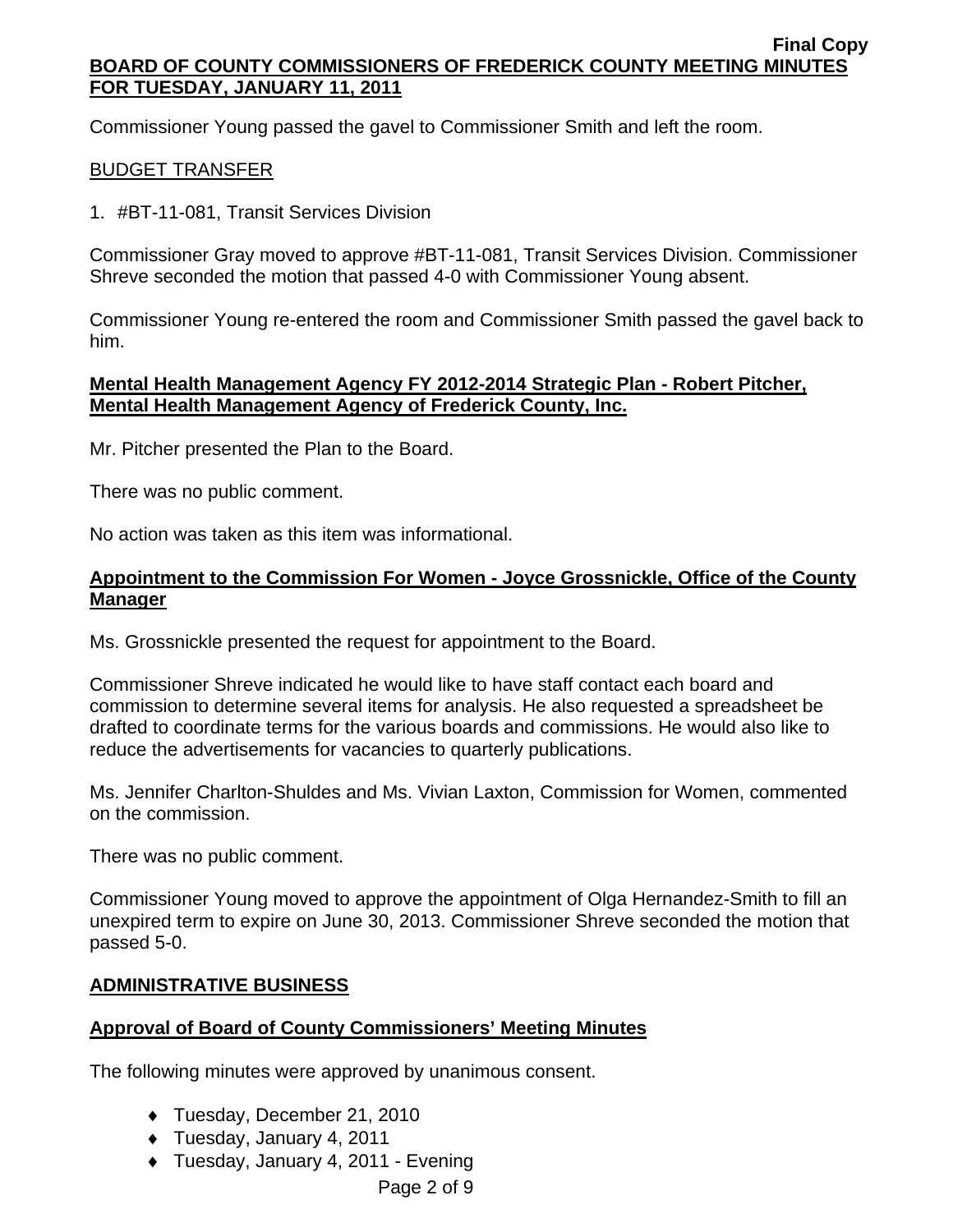## **Board of Education School Construction Amendments #11-02 and #11-03 - Mike Gastley, Finance Division**

Mr. Gastley presented the amendment requests.

### #11-03 and BT-11-077

Commissioner Smith moved to approve school construction amendment #11-03 and BT-11- 077. Commissioner Delauter seconded the motion that passed 5-0.

#### #11-02 and BT-11-076

By unanimous consent the Board allowed public comment on the issue.

Public comment was heard from:

- Mike Concepcion, Principal, Walkersville High School
- Phil Shortt, President, Walkersville High School Athletic Boosters, Inc.
- Ralph Piccarella, Vice President, Walkersville High School Athletic Boosters, Inc.
- Kelly Russell, Alderman, The City of Frederick
- Brad Young, President, Board of Education

Commissioner Smith moved to not approve school construction amendment #11-02 and BT-11-076. Commissioner Delauter seconded the motion that passed 4-1 with Commissioner Gray opposed.

#### **Ag Preservation Installment Purchase Agreements – Benjamin Goertemiller and Estate of Austin Barton – Jim Cumbie, Venable, LLP (County Bond Counsel) and Tim Blaser, Planning Division**

Anne Bradley, Planning Commission, presented information on the properties.

Commissioner Gray moved to approve the Installment Purchase Agreement and the deed of easement for 190.877 acres owned by Benjamin R. Goertemiller. Commissioner Young seconded the motion that passed 5-0.

(A copy of the approved/adopted resolution can be obtained in the County Manager's Office or from the county's website, [www.FrederickCountyMD.gov](http://www.frederickcountymd.gov/).)

Commissioner Gray moved to approve the Installment Purchase Agreement and the deed of easement for 180.107 acres owned by the estate of Austin A. Barton. Commissioner Young seconded the motion that passed 5-0.

(A copy of the approved/adopted resolution can be obtained in the County Manager's Office or from the county's website, [www.FrederickCountyMD.gov](http://www.frederickcountymd.gov/).)

It was noted the Board may suspend future agricultural preservation initiatives. Staff was directed to notify the Frederick County Farm Bureau of this possibility.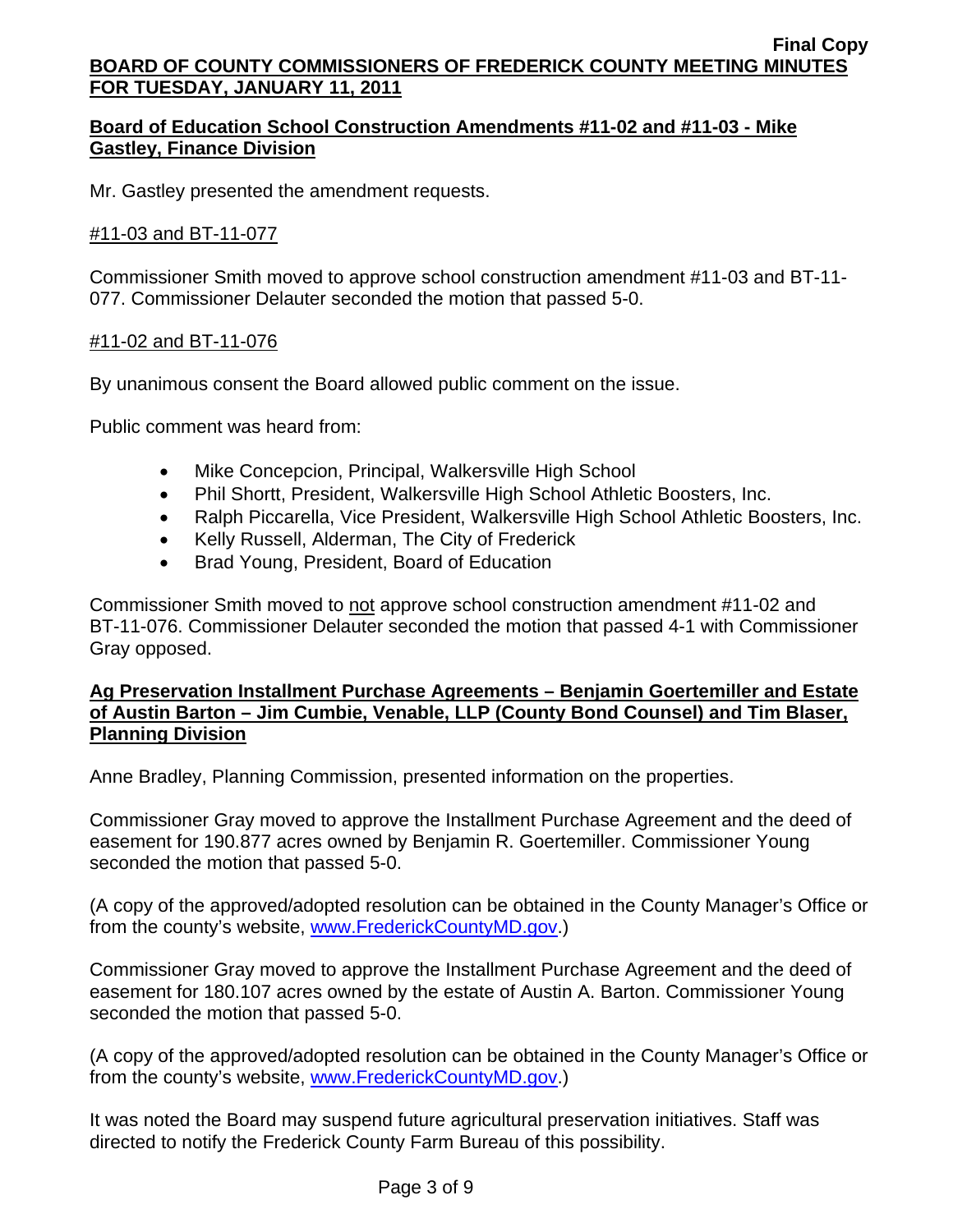### **Presentation of Certificate of Recognition to Zachary Peters**

The Board recognized Zachary Peters for serving as an intern to the Board.

## **FY 2012 Fire Tax Budget Discussion – Kelly Weaver and Mike Gastley, Finance Division**

Ms. Weaver and Mr. Gastley briefed the Board on options to reduce the deficit in the FY 2012 fire tax budget.

Tom Owens and Steve Leatherman, Fire and Rescue Services Division, participated in the discussion.

By consensus the following options were approved for consideration as the process evolves:

- Future retiree health (OPEB) move from a five  $(5)$  year to eight  $(8)$  year ramp up;
- Capital projects \$335,000;
- Sale of fixed assets ladder truck available for sale;
- AMOSS funds reallocate up to \$360,000 from fire companies to the tax district to pay for some of the debt service related to the purchase of apparatus;
- Loan fund \$46,000;
- Returned money DFRS would split evenly \$75,000 with the county;
- General fund transfer via agriculture preservation recordation tax \$1.5 million;
- General Fund transfer via parks acquisition and development recordation tax \$1-2 million;
- General fund transfer any amount;
- Value of \$0.01 in each district.

It was indicated these items would be brought before the Frederick County Volunteer Fire and Rescue Association for their input and decisions would be made at a future Board meeting scheduled for February 1, 2011, at 7:00 p.m.

#### **COMMISSIONER COMMENTS**

None.

### **PUBLIC COMMENTS**

None.

### **QUESTIONS – PRESS**

None.

# **CLOSED SESSION**

Commissioner Smith moved to go into closed session in accordance with Maryland Annotated Code State Government Article § 10-508(a) (7) To consult with counsel to obtain legal advice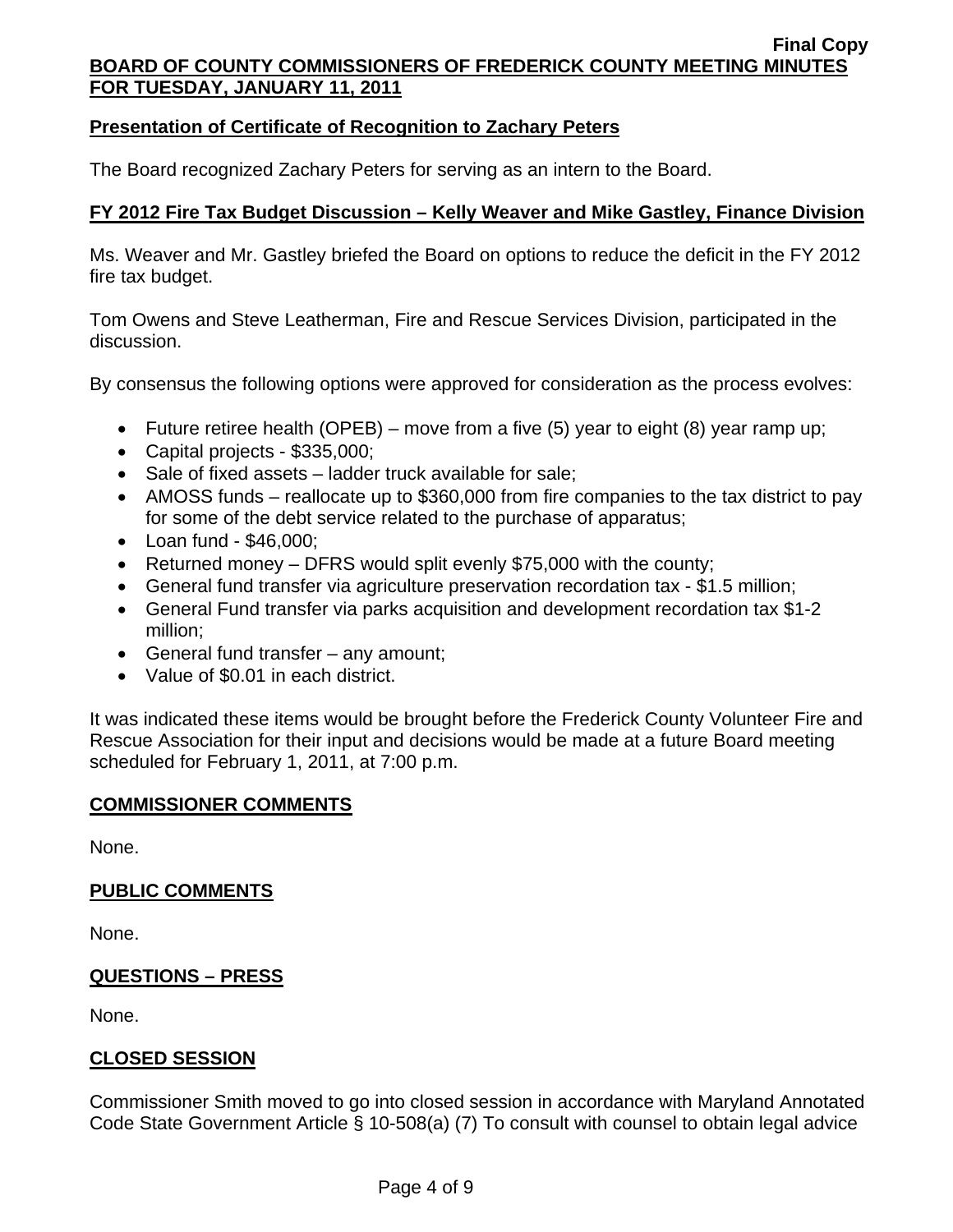on a legal matter; and (8) To consult with staff, consultants, or other individuals about pending or potential litigation. Commissioner Delauter seconded the motion that passed 5-0.

## **ADJOURN**

The meeting adjourned at 12:30 p.m.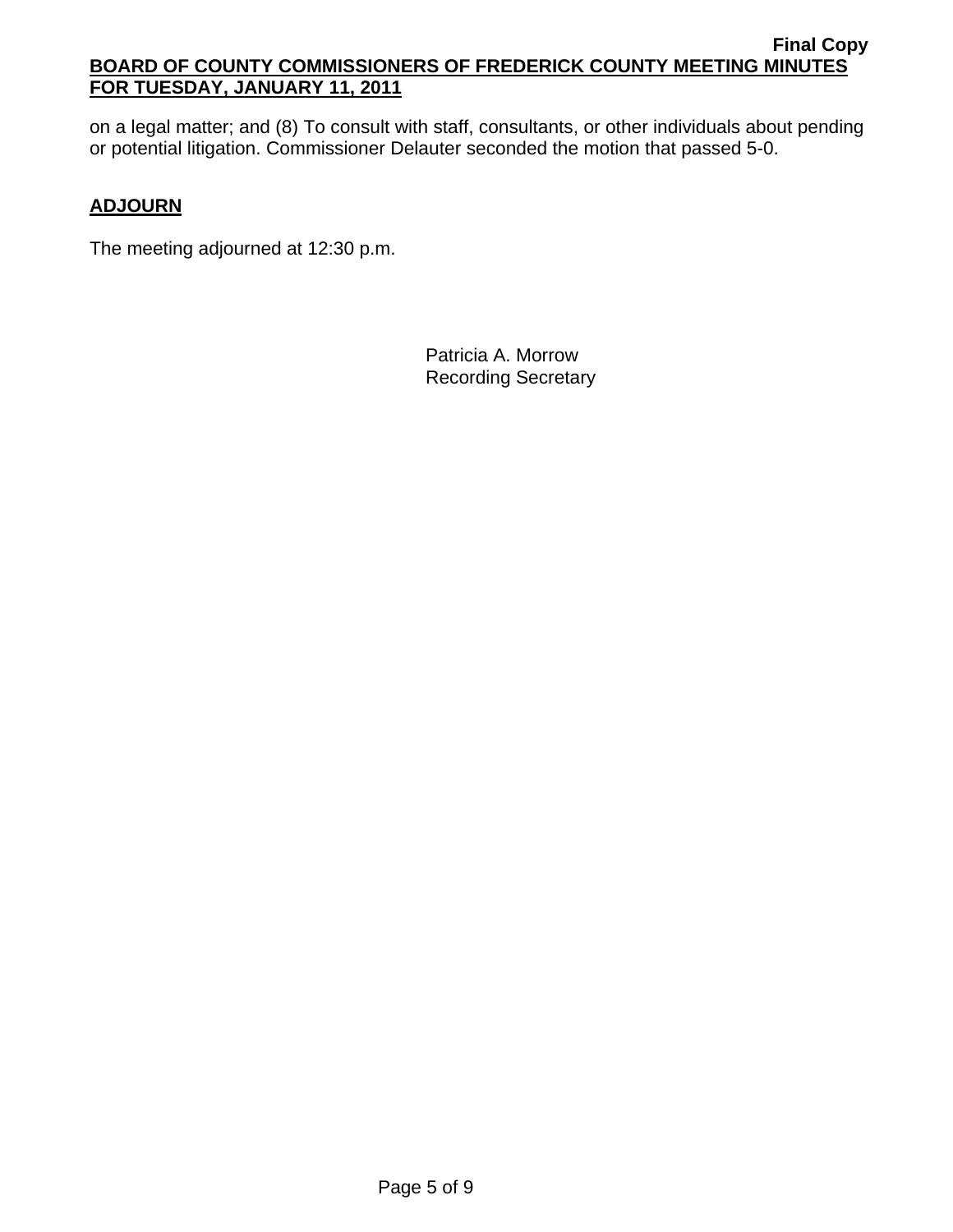# **FORM OF STATEMENT FOR CLOSING THE MEETING OF TUESDAY, JANUARY 11, 2011**

# **STATUTORY AUTHORITY TO CLOSE SESSION**

### **State Government Article §10-508(a):**

(7) To consult with counsel to obtain legal advice on a legal matter.

(8) To consult with staff, consultants, or other individuals about pending or potential litigation.

### **Motion:**

Commissioner Smith moved to go into closed session in accordance with Maryland Annotated Code State Government Article §10-508(a) (7) To consult with counsel to obtain legal advice on a legal matter; and (8) To consult with staff, consultants, or other individuals about pending or potential litigation. Commissioner Delauter seconded the motion that passed 5-0.

### **Time and Location:**

12:35 p.m. – Third Floor Meeting Room, Winchester Hall

### **Topic to be Discussed:**

 $\overline{a}$ 

The legal options available and the consequences of these legal options in a pending state administrative proceeding.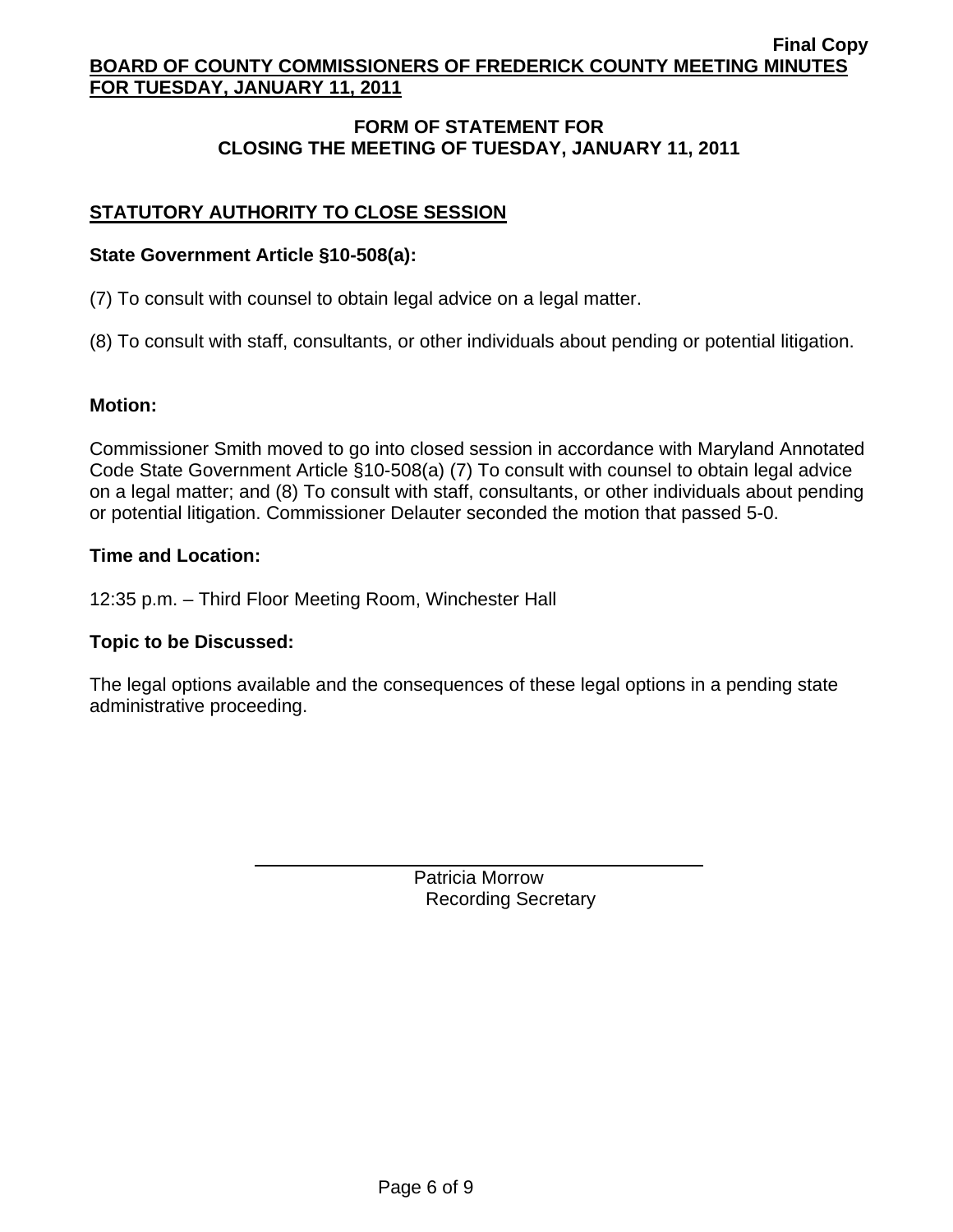#### **FORM OF STATEMENT FOR MINUTES OF NEXT OPEN MEETING ON TUESDAY, JANUARY 18, 2011, FOLLOWING THE CLOSED MEETING OF TUESDAY, JANUARY 11, 2011**

## **STATUTORY AUTHORITY TO CLOSE SESSION**

### **State Government Article §10-508(a):**

(7) To consult with counsel to obtain legal advice on a legal matter.

(8) To consult with staff, consultants, or other individuals about pending or potential litigation.

#### **Motion:**

Commissioner Smith moved to go into closed session in accordance with Maryland Annotated Code State Government Article §10-508(a) (7) To consult with counsel to obtain legal advice on a legal matter; and (8) To consult with staff, consultants, or other individuals about pending or potential litigation. Commissioner Delauter seconded the motion that passed 5-0.

#### **Time and Location:**

12:35 p.m. – Third Floor Meeting Room, Winchester Hall

### **Others in Attendance:**

B. Stanton, J. Mathias, E. Soter, K. Mitchell, R. McCain, J. Gugel, R. Santangelo and P. Morrow.

### **Topic Discussed:**

The legal options available and the consequences of these legal options in a pending state administrative proceeding.

### **Action Taken:**

Staff was directed to draft a letter to the Public Safety Commission.

 $\overline{a}$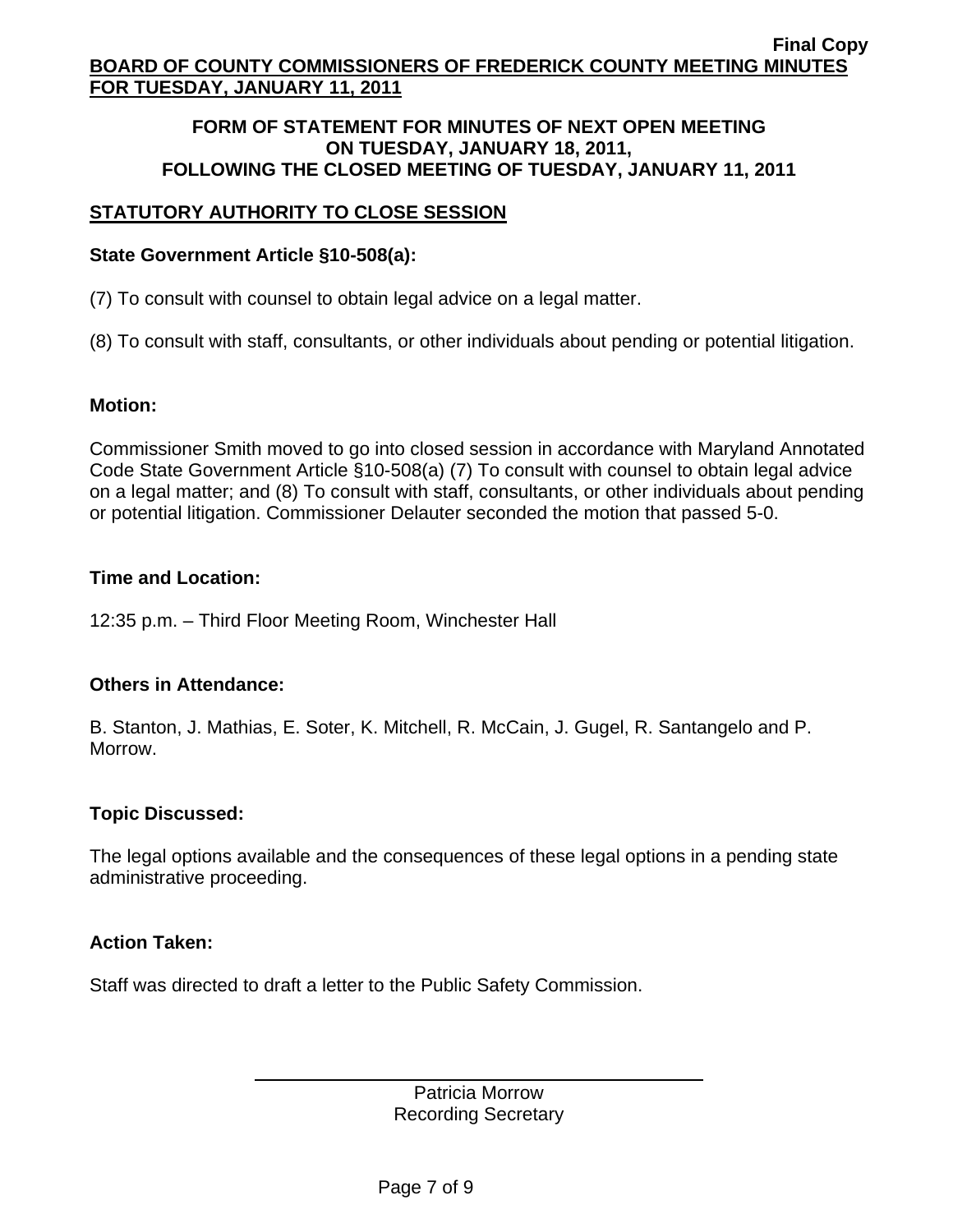# **FORM OF STATEMENT FOR CLOSING THE MEETING OF TUESDAY, JANUARY 11, 2011**

# **STATUTORY AUTHORITY TO CLOSE SESSION**

### **State Government Article §10-508(a):**

(7) To consult with counsel to obtain legal advice on a legal matter.

(8) To consult with staff, consultants, or other individuals about pending or potential litigation.

### **Motion:**

Commissioner Smith moved to go into closed session in accordance with Maryland Annotated Code State Government Article §10-508(a) (7) To consult with counsel to obtain legal advice on a legal matter; and (8) To consult with staff, consultants, or other individuals about pending or potential litigation. Commissioner Delauter seconded the motion that passed 5-0.

### **Time and Location:**

12:35 p.m. – Third Floor Meeting Room, Winchester Hall

### **Topic to be Discussed:**

The options for a pending lawsuit.

 $\overline{a}$